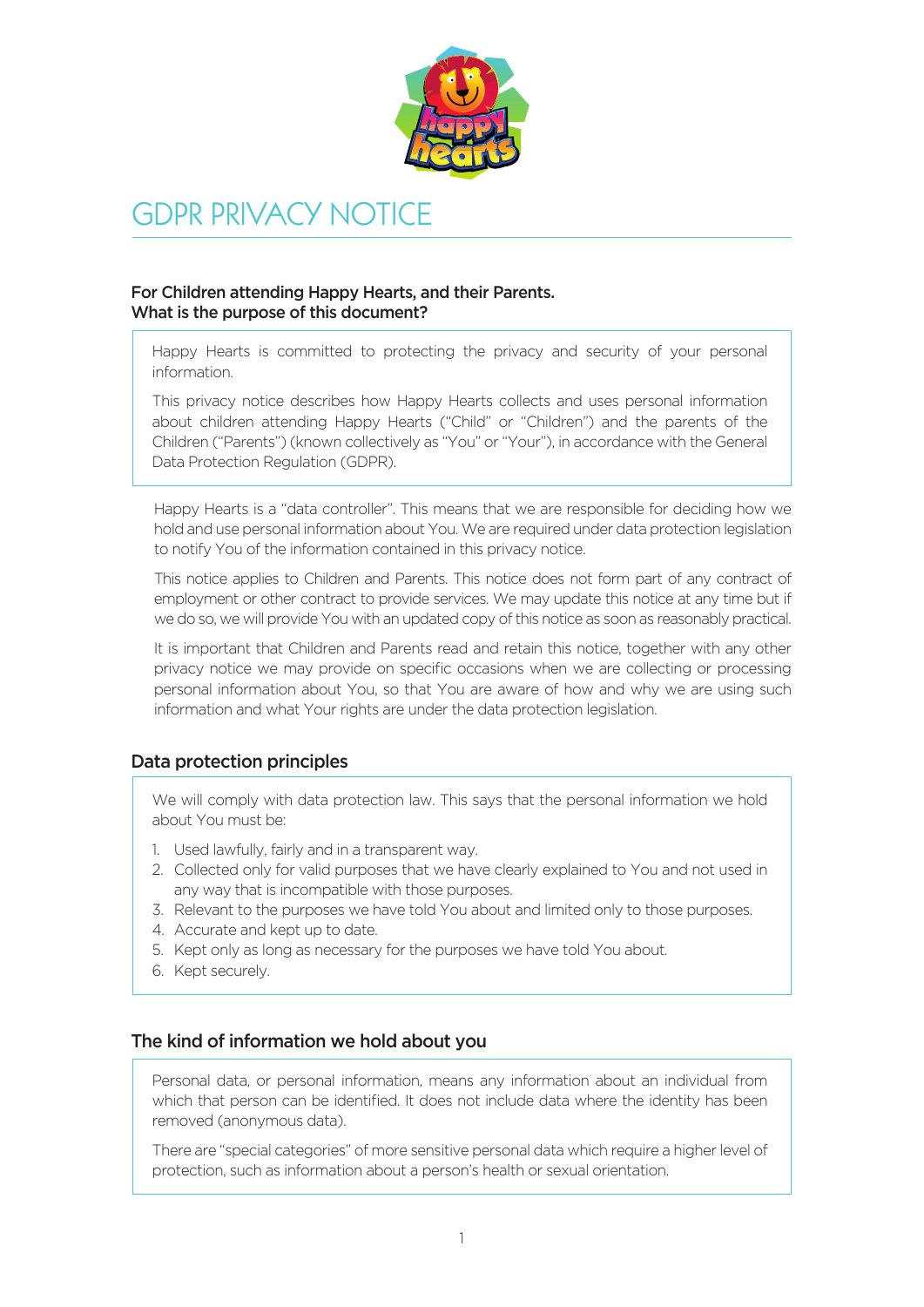# Children

We will collect, store, and use the following categories of personal information about Children:

- n Name
- Date of birth
- **n** Home address
- **n** Dietary requirements
- n Attendance information
- n Photographs and video clips of the Child to signpost Children to where their belongings are stored at the Nursery that they attend, and also for general display purposes
- n Emergency contact should Parents be unavailable and the emergency contact's contact details
- **n** Record book for each Child containing the work of the Child whilst at Happy Hearts, observations about the Child's development whilst at Happy Hearts from Employees of the Nursery using EyLog, specific examples of the Child's progress, photographs demonstrating the Child's development whilst at Happy Hearts, and personal details of the Child (e.g. their date of birth) ("Progress Report")
- n Records relating to individual Children e.g. care plans, common assessment frameworks, speech and language referral forms
- Accidents and pre-existing injuries forms
- Records of any reportable death, injury, disease or dangerous occurrence
- **n** Observation, planning and assessment records of Children

#### We may also collect, store and use the following "special categories" of more sensitive personal information:

- n Information about a Child's race or ethnicity, spoken language and nationality
- n Information about a Child's health, including any medical condition, health and sickness records
- n Information about a Child's accident or incident reports including reports of pre-existing injuries
- n Information about a Child's incident forms / child protection referral forms / child protection case details / reports

## **Parents**

#### We will collect, store, and use the following categories of personal information about Parents:

- n Name
- **n** Home address
- Telephone numbers, and personal email addresses
- n National Insurance number
- **n** Bank account details

#### We may also collect, store and use the following "special categories" of more sensitive personal information:

- n Information about a Parent's race or ethnicity, spoken language and nationality
- n Conversations with Parents where Employees of Happy Hearts deem it relevant to the prevention of radicalisation or other aspects of the governments Prevent strategy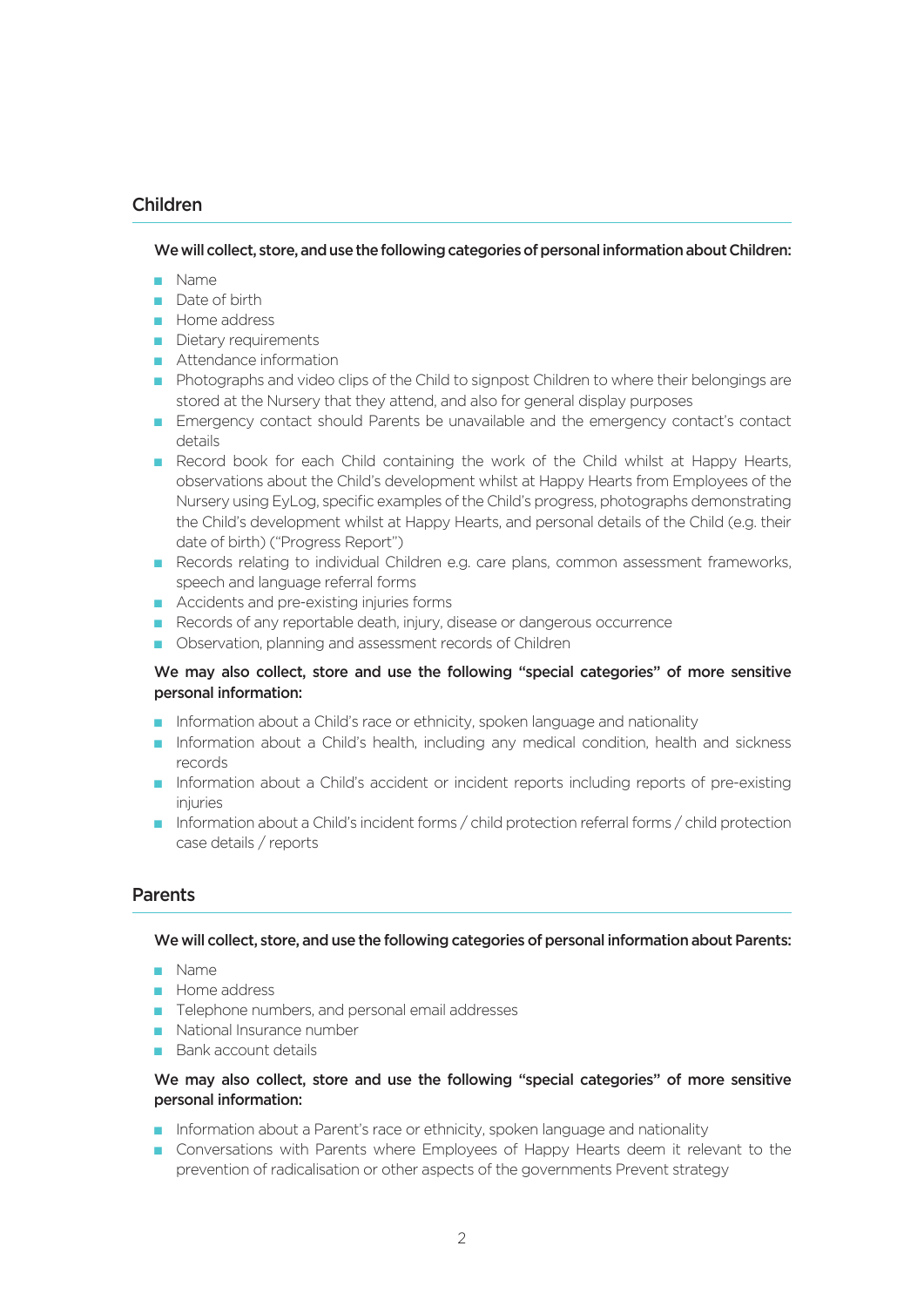## How is your personal information collected?

#### Children and Parents:

We collect personal information about Children and Parents from when the initial enquiry is made by the Parents, through the enrolment process and until the Children stop using Happy Hearts services.

## How will we use information about you?

We will only use Your personal information when the law allows us to. Most commonly, we will use Your personal information in the following circumstances:

- 1. Where we need to perform the contract we have entered into with You.
- 2. Where we need to comply with a legal obligation.
- 3. Where it is necessary for our legitimate interests (or those of a third party) and Your interests and fundamental rights do not override those interests.

We may also use Your personal information in the following situations, which are likely to be rare:

- 1. Where we need to protect Your interests (or someone else's interests).
- 2. Where it is needed in the public interest or for official purposes.

## Situations in which the Nursery will use personal information of Children

We need all the categories of information in the list above (see Children section within the Paragraph entitled 'The Kind of Information We Hold About You') primarily to allow us to perform our obligations (including our legal obligations to Children. The situations in which we will process personal information of Children are listed below:

- n Upon consent from the Parents, Personal Data of Children will be shared with schools for progression into the next stage of their education.
- n Personal information of Children will be shared with local authorities without the consent of Parents where there is a situation where child protection is necessary.
- n The personal information of Children will be shared with local authorities without the consent of Parents for funding purposes.
- n Ofsted will be allowed access to Happy Hearts systems to review child protection records.
- n To ensure we meet the needs of the Children
- $\blacksquare$  To enable the appropriate funding to be received
- $\blacksquare$  Report on a Child's progress whilst with the Nursery
- To check safeguarding records
- n To check complaint records
- To check attendance patterns are recorded
- n When a Child's Progress Report is given to its Parent in order for that Parent to pass the same Progress Report to a school for application or enrolment purposes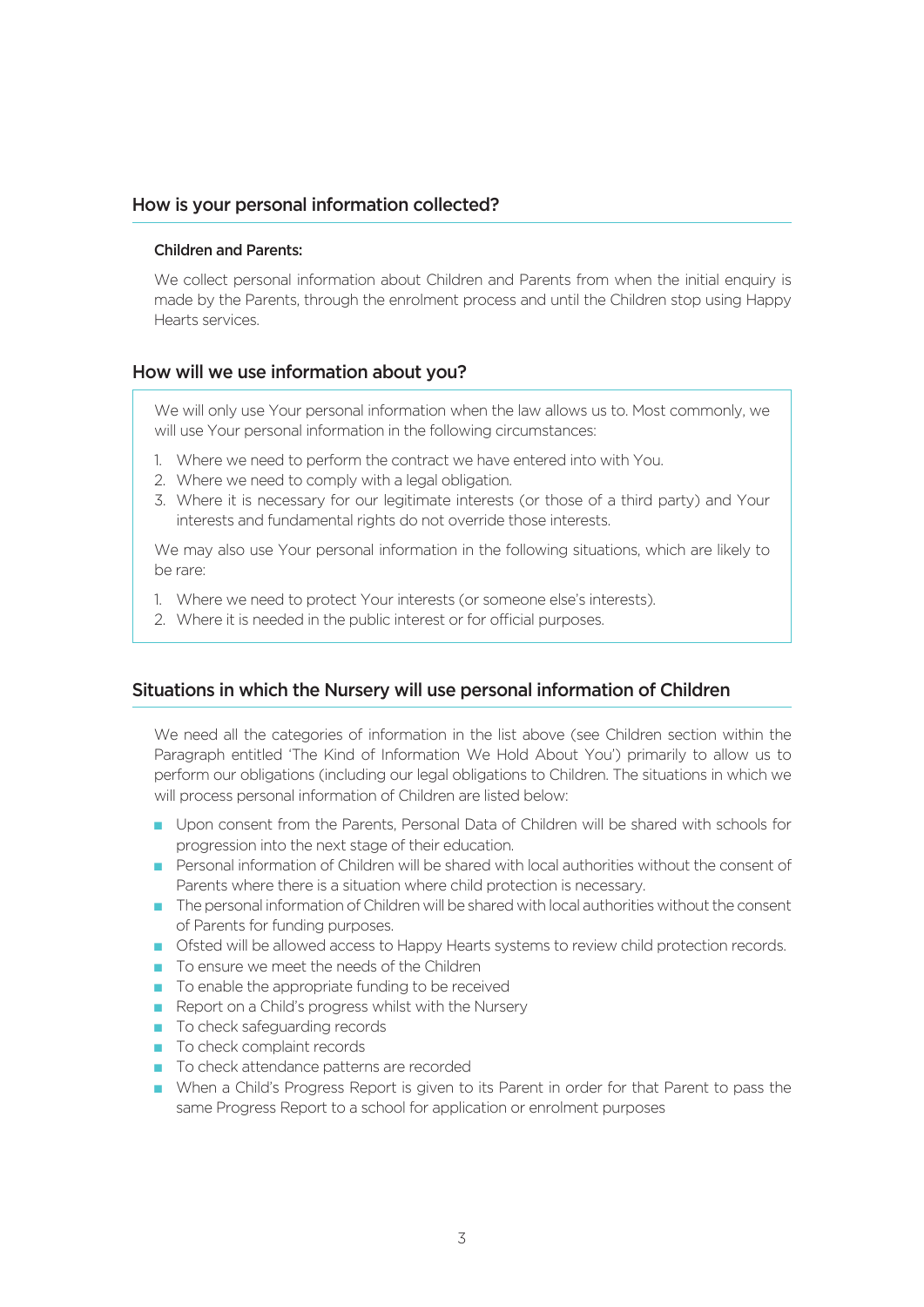## Situations in which the Nursery will use personal information of Parents

We need all the categories of information in the list above (see Parents section within the Paragraph entitled 'The Kind of Information we Hold About You') primarily to allow us to perform our contracts with Parents and to enable us to comply with legal obligations. The situations in which we will process personal information of Parents are listed below:

- n The personal information of Parents will be shared with local authorities without the consent of Parents for funding purposes.
- n To report on a Child's attendance
- n To be able to contact a Parent or a Child's emergency contact about their Child
- $\blacksquare$  To ensure nursery fees are paid

# If Parents fail to provide personal information

If Parents fail to provide certain information when requested, we may not be able to perform the respective contracts we have entered into with Parents, or we may be prevented from complying with our respective legal obligations to Children and Parents.

#### Change of purpose

We will only use Your personal information for the purposes for which we collected it, unless we reasonably consider that we need to use it for another reason and that reason is compatible with the original purpose. If we need to use Your personal information for an unrelated purpose, we will notify the Child or Parent, as is appropriate in the circumstances, and we will explain the legal basis which allows us to do so.

Please note that we may a Child's or a Parent's personal information without their respective knowledge or consent, as relevant to the circumstances, in compliance with the above rules, where this is required or permitted by law.

## How we use particularly sensitive personal information

"Special categories" of particularly sensitive personal information require higher levels of protection. We need to have further justification for collecting, storing and using this type of personal information. We have in place an appropriate policy document and safeguards which we are required by law to maintain when processing such data. We may process special categories of personal information in the following circumstances:

In limited circumstances with Parent explicit written consent.

Less commonly, we may process this type of information where it is needed in relation to legal claim or where it is needed to protect an a Child or a Parents' interests (or someone else's interests) and the Child or Parent as is appropriate is not capable of giving consent, or where the Parent has already made the information public.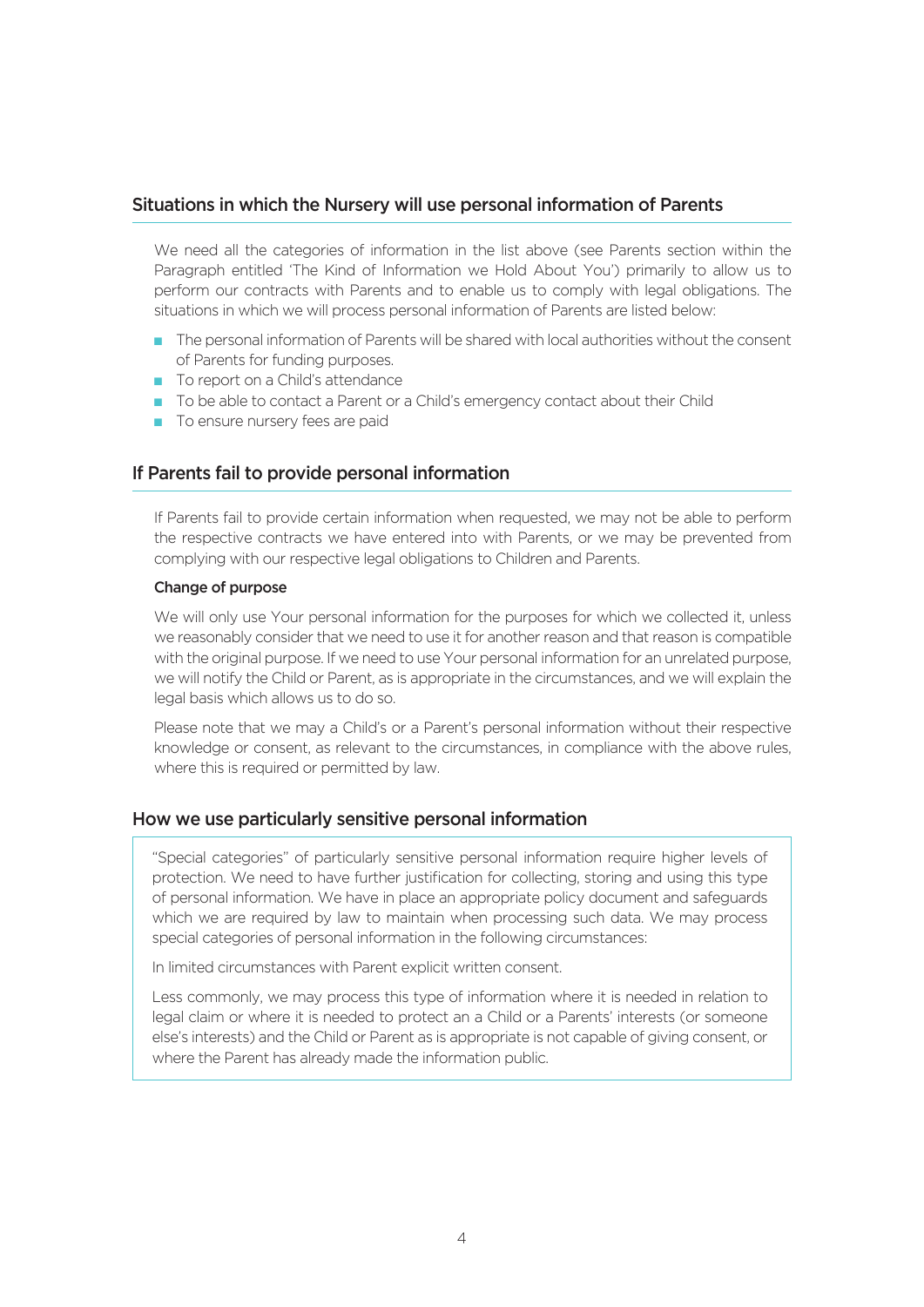## Data sharing

We may have to share Child or Parent data with third parties, including third-party service providers and other entities in the group.

We require third parties to respect the security of Your data and to treat it in accordance with the law

# Why might Happy Hearts share Child or Parent personal information with third parties?

We will share Your personal information with third parties where required by law, where it is necessary to administer the working relationship with You or where we have another legitimate interest in doing so.

#### Which third-party service providers process my personal information?

"Third parties" includes third-party service providers (including contractors and designated agents), local authorities, regulatory bodies, schools and other entities within our group. The following thirdparty service providers process personal information about you for the following purposes:

- **n** Local Authorities for funding and monitoring reasons (e.g. equal opportunities and uptake of funded hours)
- n Regulatory bodies for ensuring compliance and the safety and welfare of the children
- n Schools to provide a successful transition by ensuring information about the child's progress and current level of development and interests are shared

We will share personal data regarding your participation in any pension arrangement operated by a group company with the trustees or scheme managers of the arrangement in connection with the administration of the arrangements.

# How secure is my information with third-party service providers and other entities in our group?

All our third-party service providers and other entities in the group are required to take appropriate security measures to protect Your personal information in line with our policies. We do not allow our thirdparty service providers to use Your personal data for their own purposes. We only permit them to process Your personal data for specified purposes and in accordance with our instructions.

#### What about other third parties?

We may share Your personal information with other third parties, for example in the context of the possible sale or restructuring of the business. In this situation we will, so far as possible, share anonymised data with the other parties before the transaction completes. Once the transaction is completed, we will share Your personal data with the other parties if and to the extent required under the terms of the transaction.

We may also need to share Your personal information with a regulator or to otherwise comply with the law.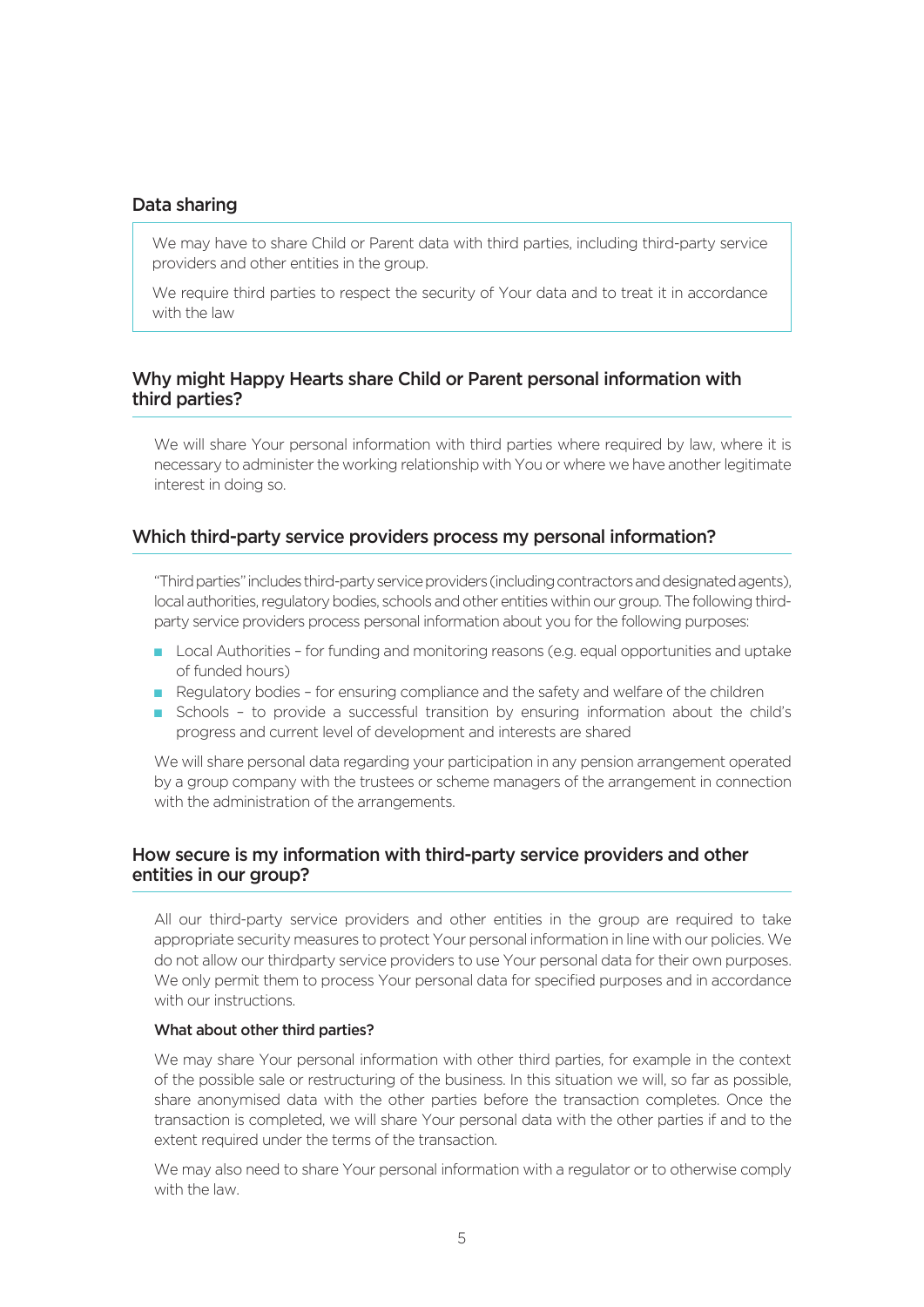## Data retention

#### How long will you use my information for?

We will only retain Your personal information for as long as necessary to fulfil the purposes we collected it for, including for the purposes of satisfying any legal, accounting, or reporting requirements. Details of retention periods for different aspects of your personal information are available in our retention policy which is available from the manager. To determine the appropriate retention period for personal data, we consider the amount, nature, and sensitivity of the personal data, the potential risk of harm from unauthorised use or disclosure of Your personal data, the purposes for which we process Your personal data and whether we can achieve those purposes through other means, and the applicable legal requirements.

In some circumstances we may anonymise Your personal information so that it can no longer be associated with You, in which case we may use such information without further notice to You. Once you are no longer a Child benefiting from the Happy Hearts services or a Parent, as is appropriate, we will retain and securely destroy your personal information in accordance with [our data retention policy OR applicable laws and regulations].

## Rights of access, correction, erasure and restriction

#### Your duty to inform us of changes

It is important that the personal information we hold about You is accurate and current. Please keep us informed if Your personal information changes during your working relationship with us.

#### Your rights in connection with personal information

Under certain circumstances, by law You have the right to:

- n Request access to Your personal information (commonly known as a "data subject access" request"). This enables You to receive a copy of the personal information we hold about You and to check that we are lawfully processing it.
- n Request correction of the personal information that we hold about You. This enables You to have any incomplete or inaccurate information we hold about You corrected.
- n Request erasure of your personal information. This enables Parents to ask us to delete or remove personal information where there is no good reason for us continuing to process it. You also have the right to ask us to delete or remove Your personal information where You have exercised Your right to object to processing (see below).
- n Object to processing of Your personal information where we are relying on a legitimate interest (or those of a third party) and there is something about Your particular situation which makes You want to object to processing on this ground. You also have the right to object where we are processing Your personal information for direct marketing purposes.
- n Request the restriction of processing of Your personal information. This enables Parents, as is appropriate, to ask us to suspend the processing of personal information about You for example if You want us to establish its accuracy or the reason for processing it.
- Request the transfer of Your personal information to another party.

If You want to review, verify, correct or request erasure of Your personal information, object to the processing of Your personal data, or request that we transfer a copy of Your personal information to another party, please contact the manager in writing.